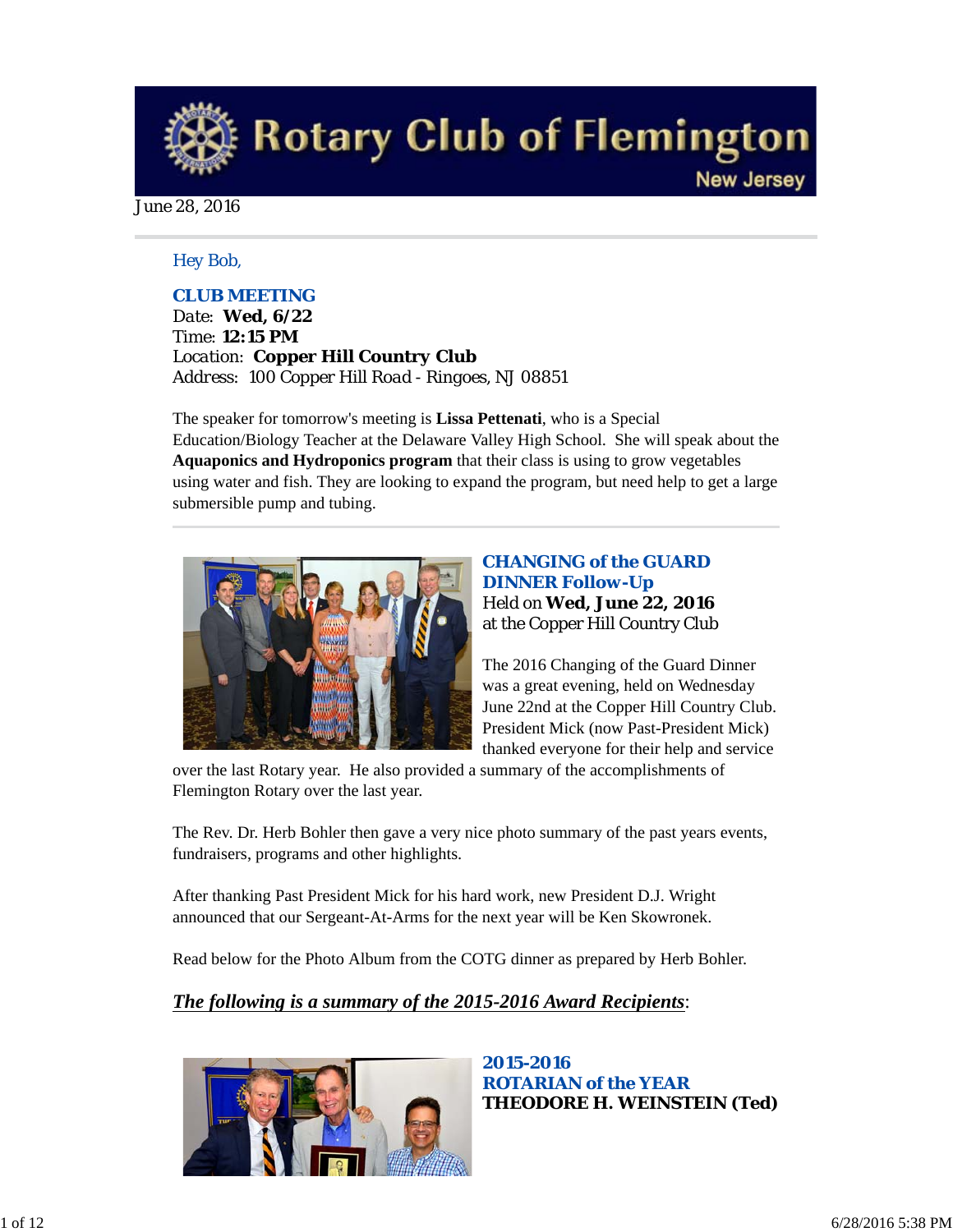

The Rotarian of the Year (ROTY) award is the highest honor given annually to the member that has provided the most significant "Service Above Self" contribution to the 5 Avenues of Service

over the most recent Rotary year. The 5 Avenues of Service are: Club Service, Community Service, International Service, Vocational Service and New Generations. The recipient is selected by the ROTY Committee, which consists of all prior recipients of the award. The award was presented by Ira Liebross, who is the last ROTY recipient. Ted will be the presenter of next year's award, and so on. Congratulations, Ted!!!



## *2015-2016 PAUL HARRIS FELLOW* **LYNN HYMAN**

The Paul Harris Fellow (PHF) award is an annual award given to the member or person that has provided a significant "Service Above Self" contribution to the 5 Avenues of Service over their entire **history** of being in the club. The recipient is

selected by the PHF Committee, which consists of all prior members of the award. Congratulations, Lynn!!!

The Paul Harris Fellow Award, as presented by Flemington Rotary, is not to be confused with the Paul Harris Fellow Recognition, which all members receive automatically after contributing \$1000 or more to the Rotary International Foundation for the "Annual Programs" fund. Most members contribute to the RI Foundation via the "Every Rotarian, Every Year" program by giving \$100 annually to the Foundation.



## *2015-2016 SILENT SNEAKER AWARD* **ROBERT L. CHITTENDEN (Bob)**

The Silent Sneaker award is annually selected & presented by the current Club President. They solely select a recipient based upon a members significant contributions to the club over the last year, however, in a way that most other club

members would never have seen or recognized. Thus the name Silent Sneaker. Congratulations, Bob!

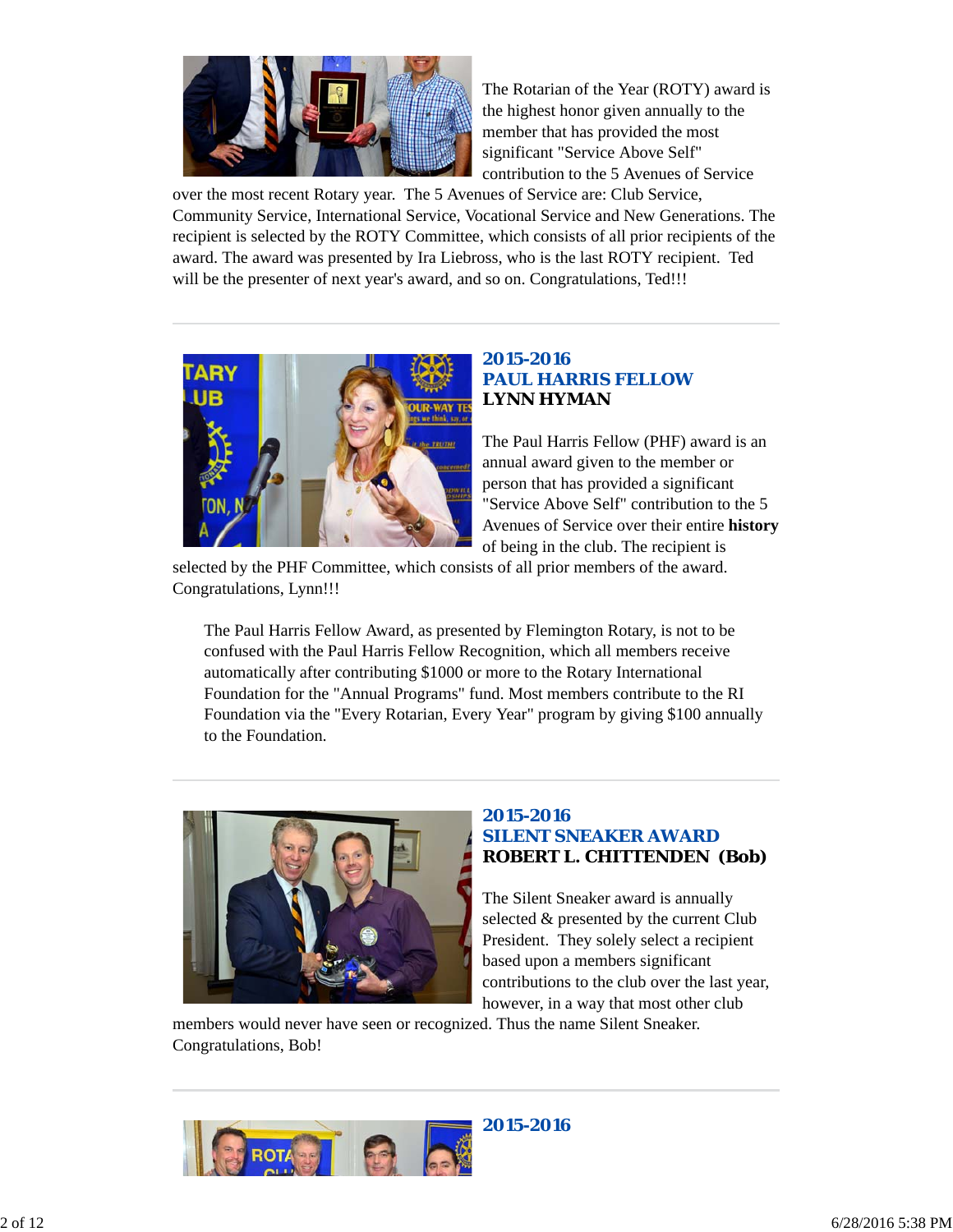

## *PERFECT ATTENDANCE AWARDS*

The following members were acknowledged for their years of Perfect Attendance, as presented by Club Secretary, Chris Steffner:



- **Terry Ownes..........11 years**
- **Joe Ziegler..............7 years**
- **Bob Newland..........5 years**



## *PHOTO ALBUM from the 2016 Changing of the Guard Dinner* Held on **Wed, June 22, 2016** Copper Hill Country Club

**Click Here** to view the Photo Album from the recent Changing of the Guard Dinner.

A very special thanks to the Rev. Dr. Herb Bohler for taking the photos and generating the album for everyone to enjoy!!



*OFFICERS & BOARD MEMBERS for the 2016-2017 Flemington Rotary Year*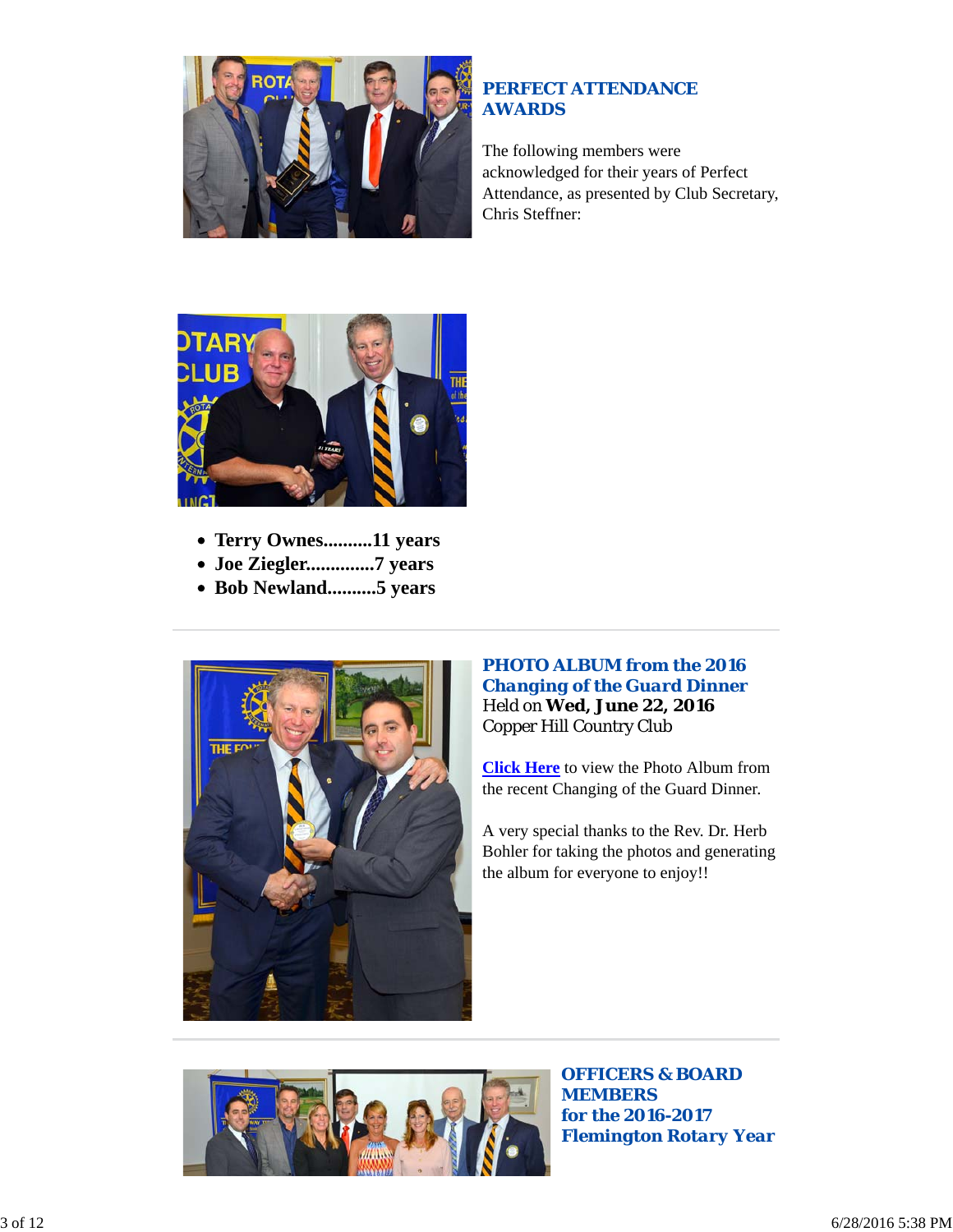

Congratulations and thank you to the Officers & Board Members that are serving for the upcoming Flemington Rotary Year!

## **2016-2017 RCOF Officers & Board Members:**

| <b>Club President</b> | Daniel James "D.J." Wright               |
|-----------------------|------------------------------------------|
| President-Elect       | <b>Kim Metz</b>                          |
| Secretary             | <b>Karen Widico</b>                      |
| Treasurer, General    | <b>Bob Newland</b>                       |
| Treasurer, Lunch      | Lynn Hyman                               |
| <b>Board Member</b>   | Mick Schaible (immediate Past-President) |
| <b>Board Member</b>   | <b>Sandy Clark</b>                       |
| <b>Board Member</b>   | <b>Joe Ziegler</b>                       |
| Sergeant-at-Arms      | <b>Ken Skowronek</b>                     |

### *NEW MEMBER*

### **Adam Boynton**

The Membership Committee and Board have approved **Adam Boynton** for membership in the Rotary Club of Flemington. Adam has been proposed by Joe Ziegler and has attended several of our club meetings. He will have the classification of "**Church/Social Services**". Adam is a Lieutenant with The Salvation Army here in Flemington, NJ. Adam and his wife reside here in Flemington.

Joe Ziegler completed Adam's orientation meeting on 5/24/2016. Now we just need to schedule Adam's official induction into the club.

## *The Clinton Sunrise Rotary's SPRINTIN CLINTON AND RUBBER DUCKY RACES* **Saturday, July 16 and Saturday, July 27**

The Clinton Sunrise Rotary is pleased to announce the continuance of 2 Clinton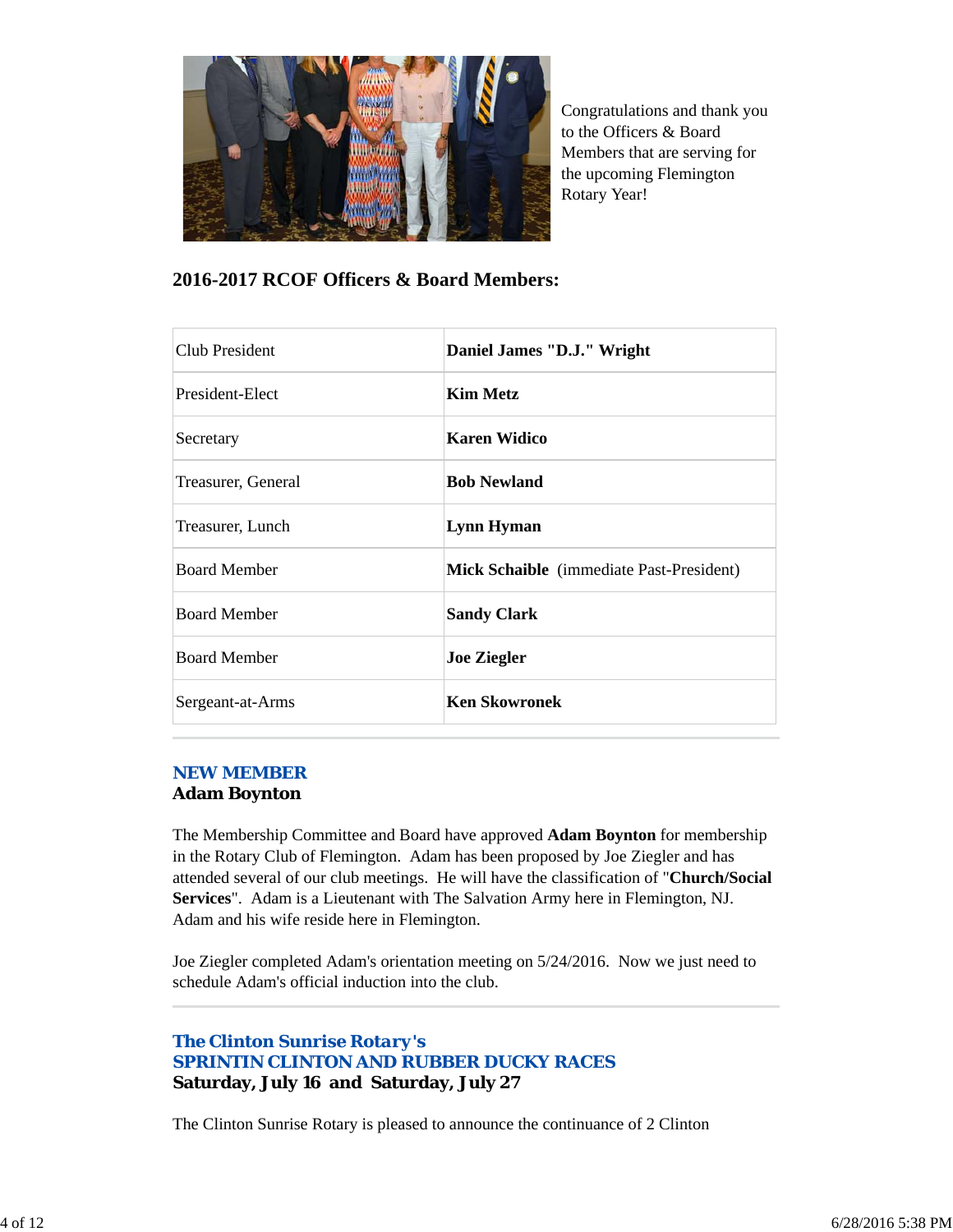traditions: the 36th annual Sprintin Clinton, a 5K race and 1 mile fun run/walk scheduled for Saturday, July 16th and the 27th annual Rubber Ducky Race scheduled for Sunday, July 17th.

This year's Sprintin' Clinton will begin at 7:30am on Saturday - an early race start that began 2 years ago to take advantage of the cooler morning weather. "The time change was successful last year in attracting more runners so we have decided to continue with the early morning start," stated Lu Ann Aversa, Race Director. Online registration is available at https://sprintinclinton.itsyourrace.com

The Sprintin Clinton festivities will be followed on Sunday afternoon by the Great Hunterdon Rubber Ducky Race in downtown Clinton at the falls. Race start is 2:00pm. "Last year we had a great race outcome," said Lynn Arnold, Rubber Ducky Race Director, "raising over \$15,000. We hope to have even more ducks in the race this year and raise even more money for charity!" Individuals can sponsor a duck for \$10 and have the opportunity to win one of several great prizes. First prize is a 4 day, 3 night Walt Disney World Package for two (includes air for 2, hotel, & Park Passes) or a trip of equivalent value. Proceeds from this event benefit the American Cancer Society and the Cancer Support Community CNJ.

Commercial sponsorships are also available. There are various sponsorship levels ranging from \$100 for a Water Sponsor to \$1,000 for a 5K, Family Fun Run or Rubber Ducky Race Sponsor. Sponsors can receive double media exposure as, depending on the sponsorship level, they may be highlighted at both events. Major sponsors to date are: Economic Concepts, Farmers Insurance Company of Flemington, Holt Charitable Foundation, Hunterdon Healthcare, R & L Data and Weichert Realtors.

 "The Clinton Sunrise Rotary has been a viable part of the North Hunterdon community for many years," stated Andy West, Clinton Sunrise Rotary President, "and this year we are celebrating our 27th Anniversary! Our members work together to address both the needs of our local community and in the international arena. Locally, we have provided financial support to various community agencies such as the Open Cupboard Food Pantry and the Clinton Police, Fire & Rescue Squads. Last year we installed a Fit Trail in Hunts Mill Park in the Town of Clinton. In addition, we provide scholarships for local high school students; collaborate with Hunterdon County Polytech to bring the "Bridging the Gap" program, an educational business skills workshop, to the students; conduct annual flu shot clinics and an annual blood drive; contribute to the safety of our children and community by purchasing & donating a "Speed Caution" sign for the town of Clinton; sponsor a free Fishing Derby for area youth; and assist local residents in need with emergency funding. Internationally, we sponsor "Polio Plus" - a Rotary program whose aim is to eradicate polio worldwide; and we support the "Homes of Hope" project in Ecuador building low-cost housing for single mothers and their families."

Funds raised from commercial sponsorships and race entries help to support these projects. Information about both race events and sponsorship opportunities is available on our website www.clintonsunriserotary.org or contact Lu Ann Aversa at 908-483-4327 or email laversa@hcymca.com



*Rotary Club of Aberdeen, MD* **Raffling a 2016 Jeep Wrangler 4x4**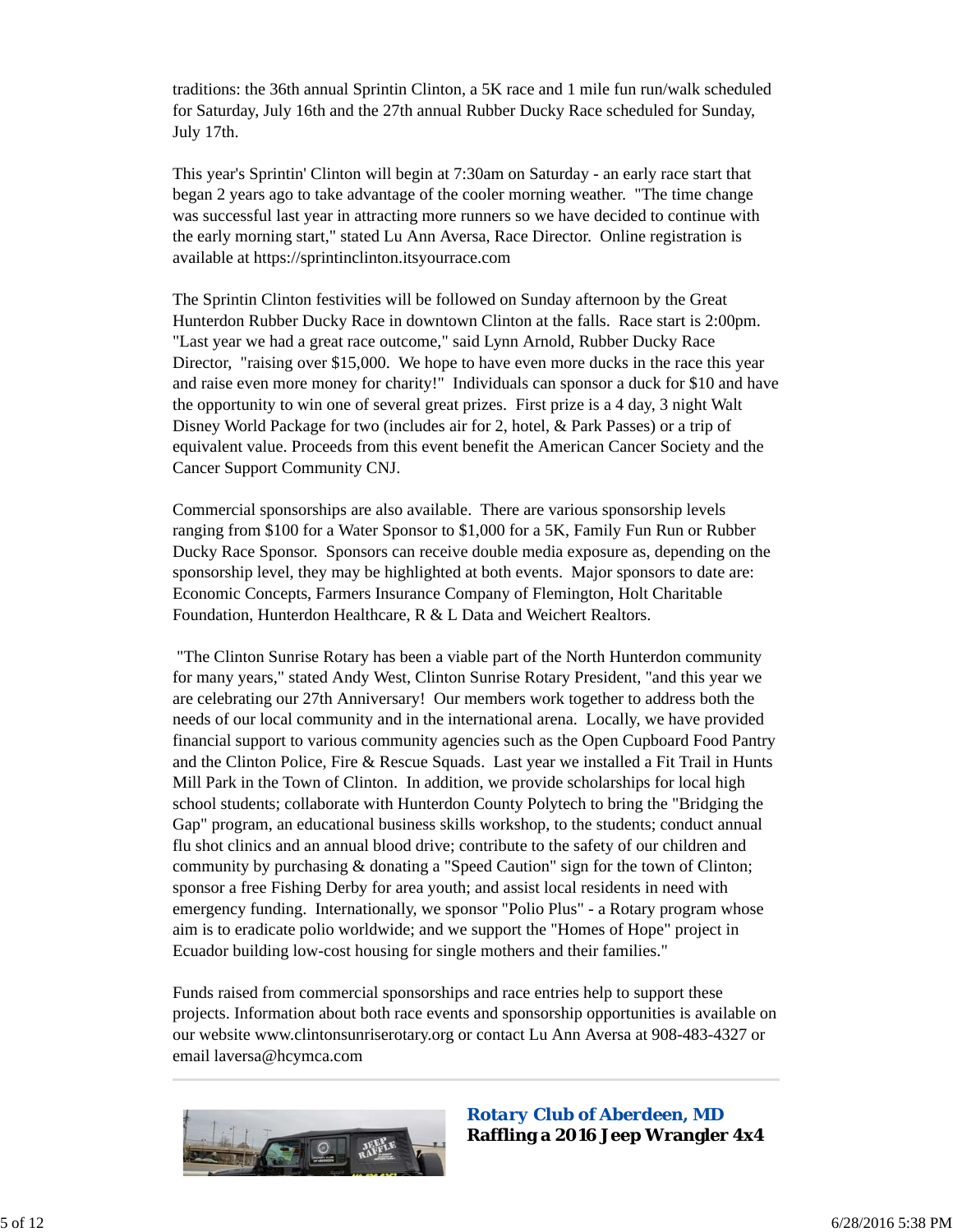

Click Photo to see a larger image

## **Raffle Drawing on 9/12/2016**

Bob Burgard, current Club President for the Aberdeen Rotary Club, wanted to pass along this information.

The Aberdeen Rotary Club (ARC) is raffling

a **2016 Jeep Wrangler Unlimited Sport 4X4**. Only 2000 Tickets will be sold at **\$50.00 each**. The drawing will be held at the Annual ARC Golf Outing on September 12, 2016.

In addition to the Jeep, there is a second prize of \$1,000 and a third prize of a \$250 Gift Certificate to Saxon's Jewelers in Harford County, MD.

Aberdeen Rotary Club is anticipating significant support for the Harford County Boys and Girls Club and Local Scholarships that are budgeted for over \$50,000.

The Aberdeen Rotary Charities is a 501c3. Tax deductible contributions are in reference to EIN# 90-0752980.

If you have any questions, contact Bob Burgard as follows: Cel(908) 528-4073 (or) Office(908) 751-1223.

410-838-6257 is a Call Center that forwards the call to raffle coordinator.



## *The Flemington Rotary MEMBER DIRECTORY Is Updated on the Website*

A PDF copy of the Club Directory is now kept on the club website, located on the password protected "**Members Only**" page. To access this, simply goto **www.FlemingtonRotaryNJ.org** and click on "Members

Only" in the upper left. The page is password protected. If you do not have the password, simply email us and request it.

If you see any updates that need to be made (a change of address, email, phone number, something is not listed correctly, etc.), please email Sandy Clark and request any changes to be made. **Click Here** to generate an email to Sandy.



## *SPEAKERS & PROGRAMS BEING SOUGHT*

President Mick is looking for some ideas for upcoming meeting programs and speakers. If you have any leads, please pass them onto Mick Schaible, who will follow-up to schedule the speaker.

**Click here** to generate an email directly to Mick.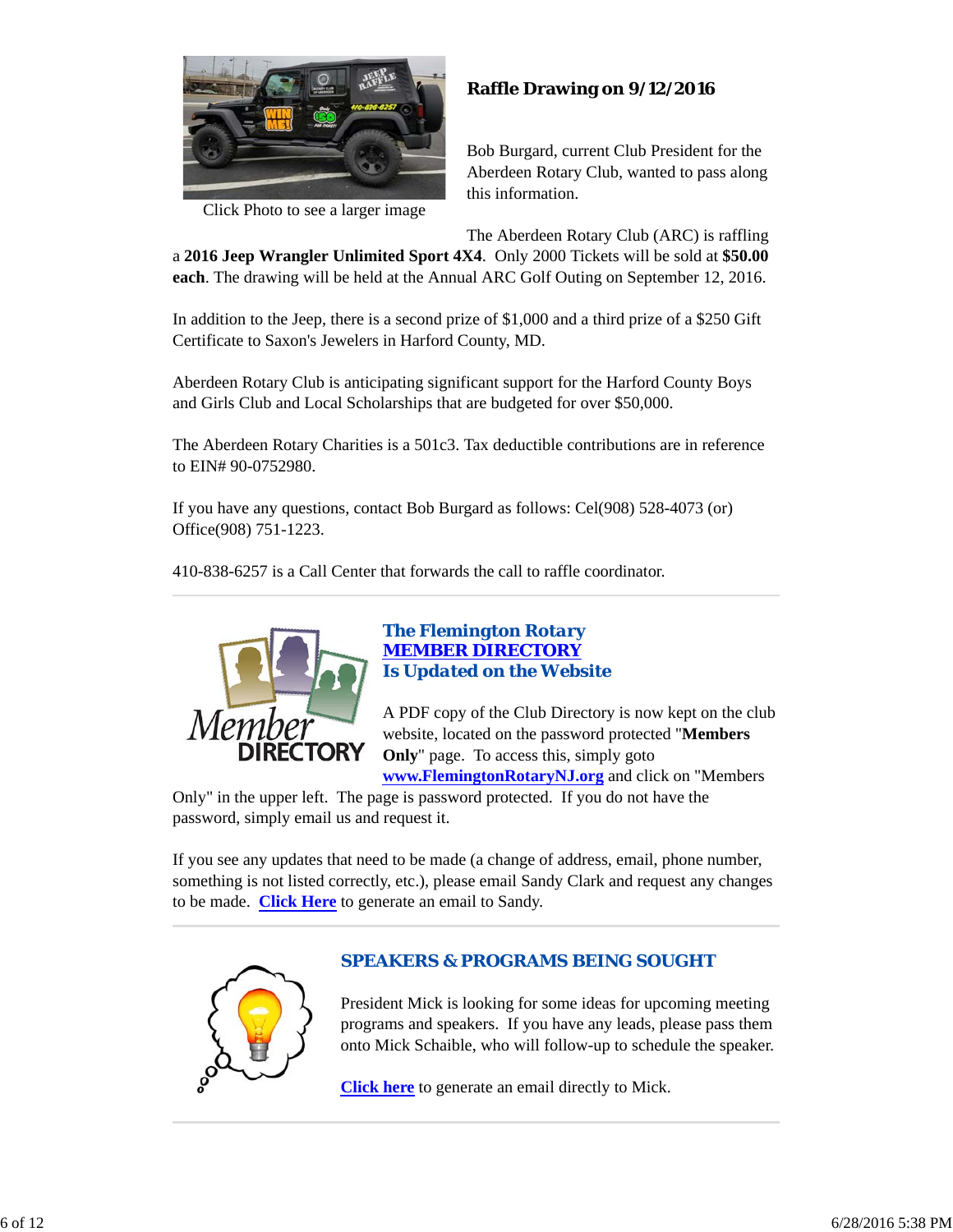

### *HUNTERDON COUNTY CHAMBER OF COMMERCE*

As you know, the Rotary Club of Flemington is a member of the H.C. Chamber of Commerce. This enables all Rotarians the ability to attend a Chamber function as a "member". If someone asks you what your business is, you would explain that you are a member representing the Rotary Club of Flemington. **Click Here** to visit the Chamber website for a listing of upcoming events.



## *Jersey Talk Radio - Internet Radio "THE ROTARY HOUR"* **Tuesdays** from **5pm to 6pm**

PDG Megan Jones-Holt is the host of "The Rotary Hour" on the "Jersey Talk Radio" internet radio station. She is always looking for guests to have on the show. If you are intersted, please get in touch with Megan at (908)894-4590 or **mjonesholt@gmail.com**.

**Click Here** to listen to the Internet Radio station from your PC, smart phone, mobile device, etc.



#### *FLEMINGTON BUSINESS IMPROVEMENT DISTRICT* www.downtownflemington.com

If you would like to learn more about events and activities going on around Flemington, please **CLICK HERE** to visit the Flemington Business Improvement District (BID) website.

## *ROTARY DISTRICT 7510 NEWS*

**Click Here** to read the current news from our Rotary District 7510.

## *SPEAKERS & PROGRAMS BEING SOUGHT*

We are always seeking new or creative ideas for upcoming meeting programs and speakers. If you have any leads, please pass them onto Mick Schaible. **Click here** to generate an email directly to Mick.

## *UPCOMING DATES TO NOTE:*

Wed, 6/29: Lissa Pettenati, Special Education/Biology Teacher at the Delaware Valley High School. She will speak about the Aquaponics and Hydroponics program that their class is using to grow vegetables using water and fish. They are looking to expand the program, but need help to get a large submersible pump and tubing.

**Next RCOF Board Meeting**: To Be Announced. (Meetings held bi-monthly). Next Membership Meeting: Wed, 7/13/2016 at 1:30 PM (Usually the 2<sup>nd</sup> Wed).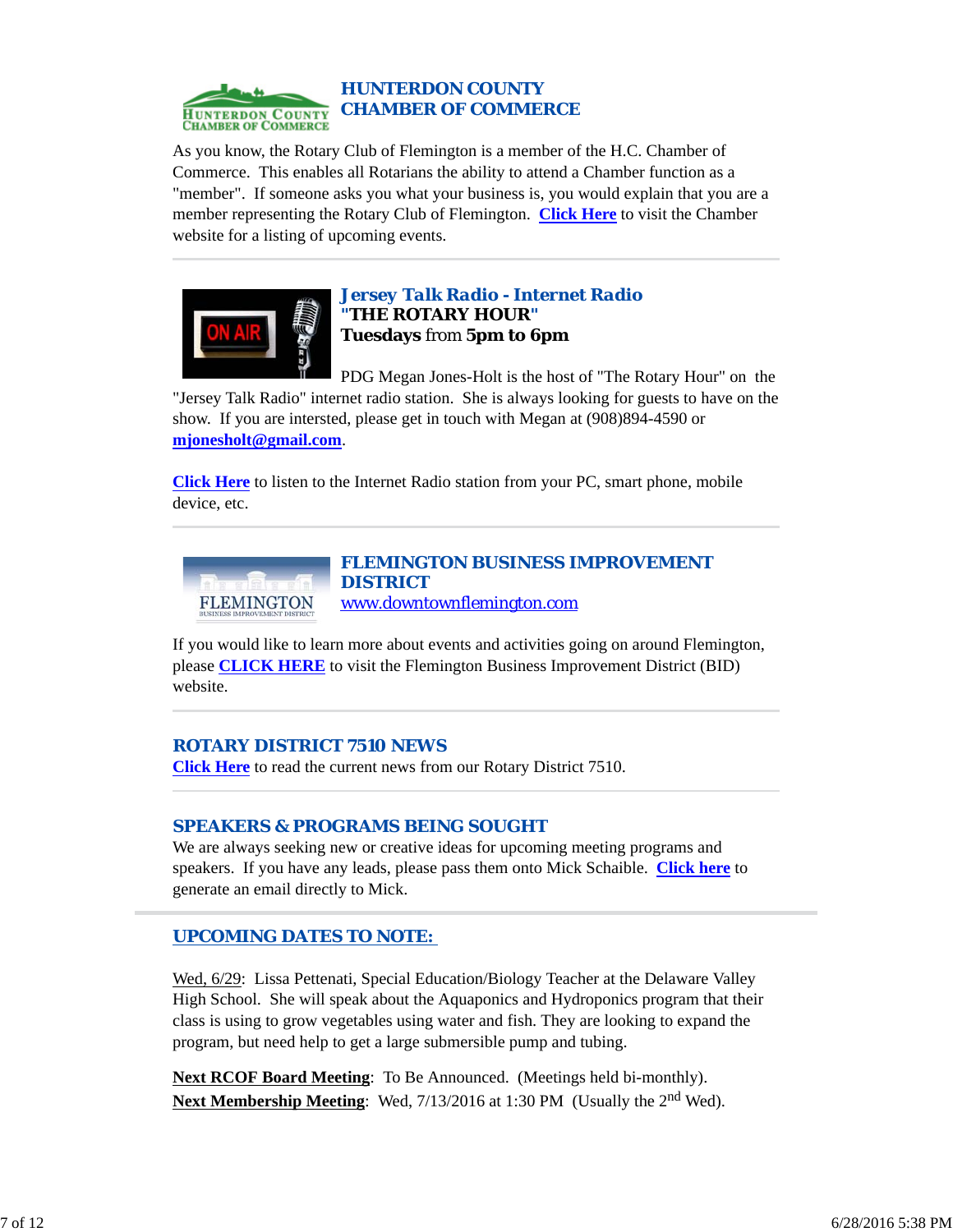## **Upcoming RCOF Club Events, Fundraisers, Fellowship Events, Etc**.:

To Be Announced.

#### **Rotary District 7510 Events & Functions:**

Thurs, 6/30: District 7510 Changing of the Guard

#### *COMMITTEE LIST:*

**Click Here** to download the listing of all current Club Committee's and its members.

## *"MEMBERS ONLY" WEBSITE:*

### **Click Here for the Members Only section of the website to find:**

1) The "Membership Proposal Form" to propose a new member.

- 2) New Member Information.
- 3) An Online Copy of the Club Membership Directory.
- 4) A Link to All Photos Albums of the Club.

#### *ROTARY WEBSITE LINKS:*

Rotary International: **www.Rotary.org** Rotary District 7510: **www.RotaryNJ.org**

### *NEARBY ROTARY CLUB MEETINGS:*

As A Rotarian, you are Welcome to attend a Rotary Club meeting anywhere in the world. Click here for the Rotary Club Locator App. Or see below for some local meetings:

### Mondays

**Lambertville/New Hope** (6:30 pm) - Lambertville Station Restaurant; 11 Bridge Street, Lambertville NJ 08530

**Piscataway** (12:15 pm) - Radisson Hotel; 21 Kingsbridge Road, Piscataway, NJ 08854

#### Tuesdays

**Whitehouse** (12:15 pm) - Max's 22; 456 Route 22 West, Whitehouse Station, NJ 08889 **Princeton** (12:15 pm) - The Nassau Club; 6 Mercer Street, Princeton, NJ 08540 **Bridgewater-Bound Brook** (12:15 pm) - Arbor Glenn; 100 Monroe St, Bridgewater 08807

### Wednesdays

**Branchburg Township** (7:30 am): Stoney Brook Grille; 1285 Route 28, North Branch, NJ 08876

**Flemington** (12:15pm): Copper Hill Country Club; 100 Copper Hill Road, Ringoes, NJ 08851

**Hillsborough Township** (6:15 pm): Pheasant's Landing; 311 Amwell Road (Rt. 514), Hillsborough, NJ 08844

#### Thursdays

**Clinton Sunrise** (7:30 am): Clinton Fire Department; New Street, Clinton, NJ 08809 **Somerville/Bridgewater** (12:15 pm): Bridgewater Manor; 1251 US Highway 202/206, Bridgewater, NJ 08807

**Trenton** (12:15 pm): Freddie's Tavern; 12 Railroad Avenue, West Trenton, NJ 08628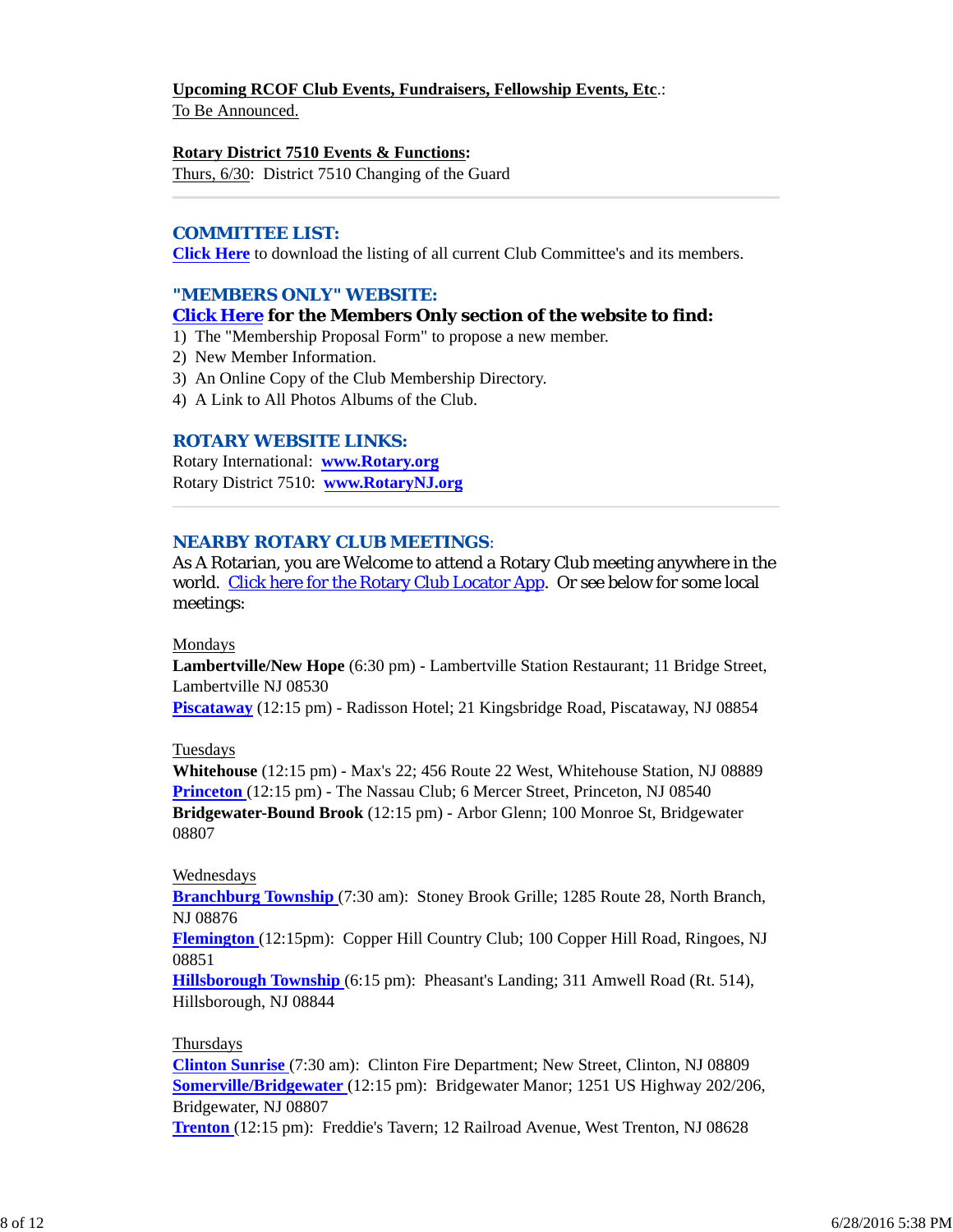Fridays **North Hunterdon** (12:15 pm): Beaver Brook County Club; 25 County Club Drive, Annandale, NJ 08801 **Princeton Corridor** (12:15pm): Hyatt Regency; 102 Carnegie Center, Rt. 1 North, Princeton, NJ 08540

eClub

**Rotary eClub of Hunterdon Horizon**: View website for meetings or online makeups.

# RI President's Call for Action in **2016-2017**: **"Rotary Serving Humanity" Rotary Club of Flemington - Our 93rd Year**

Founded October 3, 1923 \* Charter #1529 \* District 7510

| Club President                           | <b>Daniel James "D.J." Wright</b>                 |
|------------------------------------------|---------------------------------------------------|
| President-Elect                          | <b>Kim Metz</b>                                   |
| Secretary                                | <b>Karen Widico</b>                               |
| Treasurer, General                       | <b>Bob Newland</b>                                |
| Treasurer, Lunch                         | Lynn Hyman                                        |
| <b>Board Member</b>                      | <b>Mick Schaible (immediate Past-President)</b>   |
| <b>Board Member</b>                      | <b>Sandy Clark</b>                                |
| <b>Board Member</b>                      | <b>Joe Ziegler</b>                                |
| Sergeant-at-Arms                         | <b>Ken Skowronek</b>                              |
| R.I. President                           | <b>John F. Germ</b> (Chattanooga, Tennessee, USA) |
| District Governor (DG)                   | <b>Charles Minton</b> (Union, NJ)                 |
| District Governor Elect (DGE)            | <b>Bob Zeglarski</b> (Roselle-Rosselle Park)      |
| District Governor Nomimee (DGN)          | To Be Announced $(-)$                             |
| <b>Assistant District Governor (ADG)</b> | Albert Varga (Lambertville-New Hope)              |

Club Meetings: **Wednesday, 12:15 pm, Copper Hill Country Club** 100 Copper Hill Road, Ringoes 08551

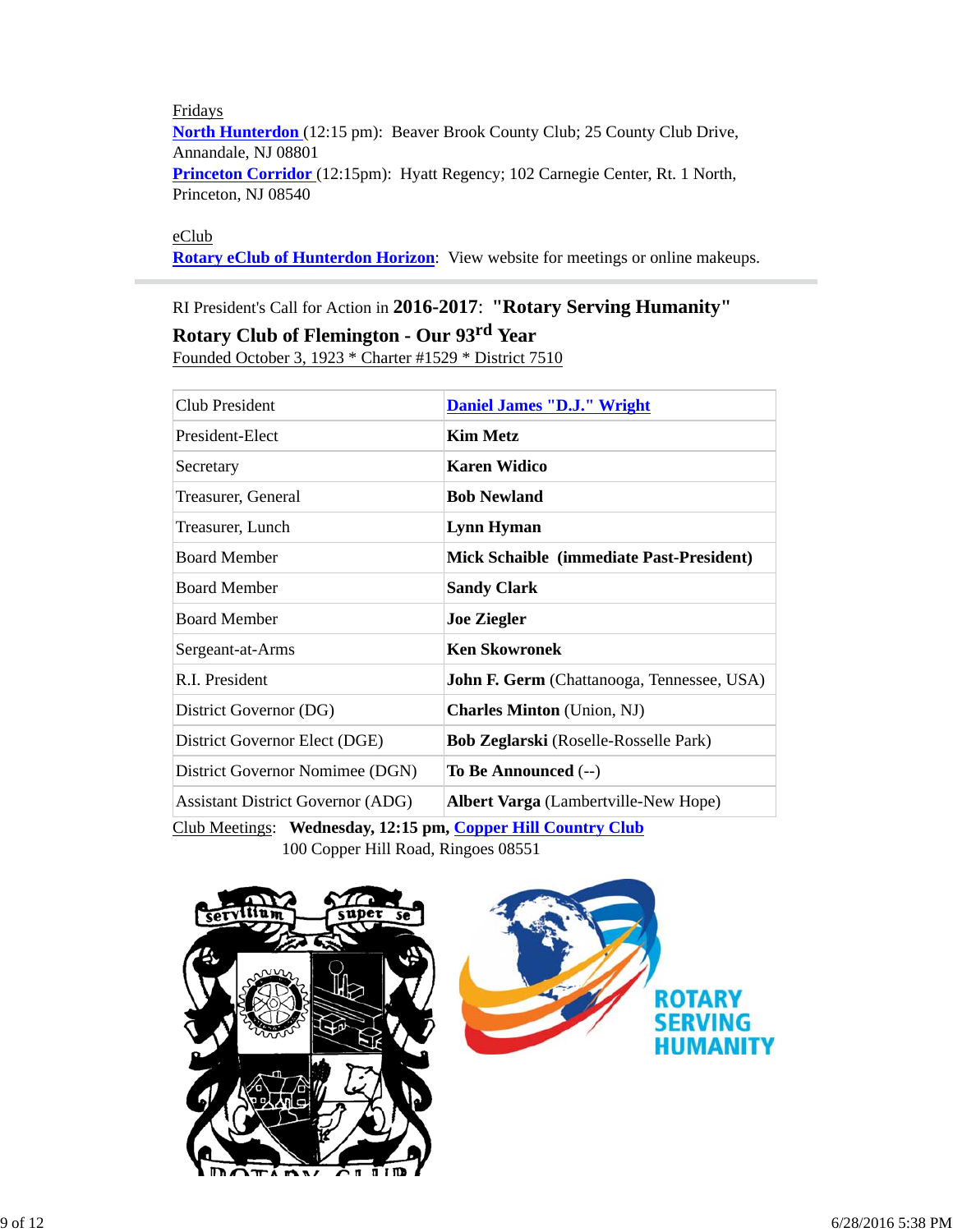

*MISSION STATEMENT*: The mission of Rotary International is to assist and guide Rotarians and Rotary clubs to accomplish the Object of Rotary to ensure Rotary's continuing relevance and to help build a better world, emphasizing service activities by individuals and groups that enhance the quality of life and human dignity, encouraging high ethical standards, and creating greater understanding among all people to advance the search for peace in the world.

**THE OBJECT OF ROTARY:** The object of Rotary is to encourage and foster the ideal of service as a basis of worthy enterprise and, in particular, to encourage and foster:

**1st**: The development of acquaintance as an opportunity for service;

**2nd**: High ethical standards in business and professions, the recognition of the worthiness of all useful occupations, and the dignifying of each Rotarian's occupation as an opportunity to serve society;

**3rd**: The application of the ideal of service in each Rotarian's personal, business and community life;

**4th**: The advancement of international understanding, goodwill, and peace through a world fellowship of business and professional persons united in the ideal of service.

**THE 4-WAY TEST:** "Of the things we think, say or do:

**1st**: Is it the Truth?

- 2<sup>nd</sup>: Is it Fair to all concerned?
- **3rd**: Will it build goodwill and better friendships?
- **4th**: Will it be beneficial to all concerned?"

### *ROTARY's AVENUE'S OF SERVICE*:

**1)** Through **Club Service**, we have fun, build lasting friendships, and make sure that our club runs well.

**2)** Through **Vocational Service**, we volunteer our professional skills to serve others and promote integrity in everything we do.

**3)** Through **Community Service**, we address local needs and work with our community to bring lasting improvements.

**4)** Through **International Service**, we meet humanitarian needs around the globe and promote world understanding and peace.

**5)** Through **Youth Service**, we work with young people to help them become the next generation of leaders, visionaries, and peacemakers.

#### **2016-2017 CLUB MEMBER ROSTER Rotary Club of Flemington, NJ** Current Number of Members: 44

| <b>Rotarian</b>           | <b>Member Since</b> | <b>Classification</b> |
|---------------------------|---------------------|-----------------------|
| Black, Bruce B.           | 2007                | Health and Fitness    |
| Bohler, Herbert C. (Herb) | 1977                | Specialty Advertising |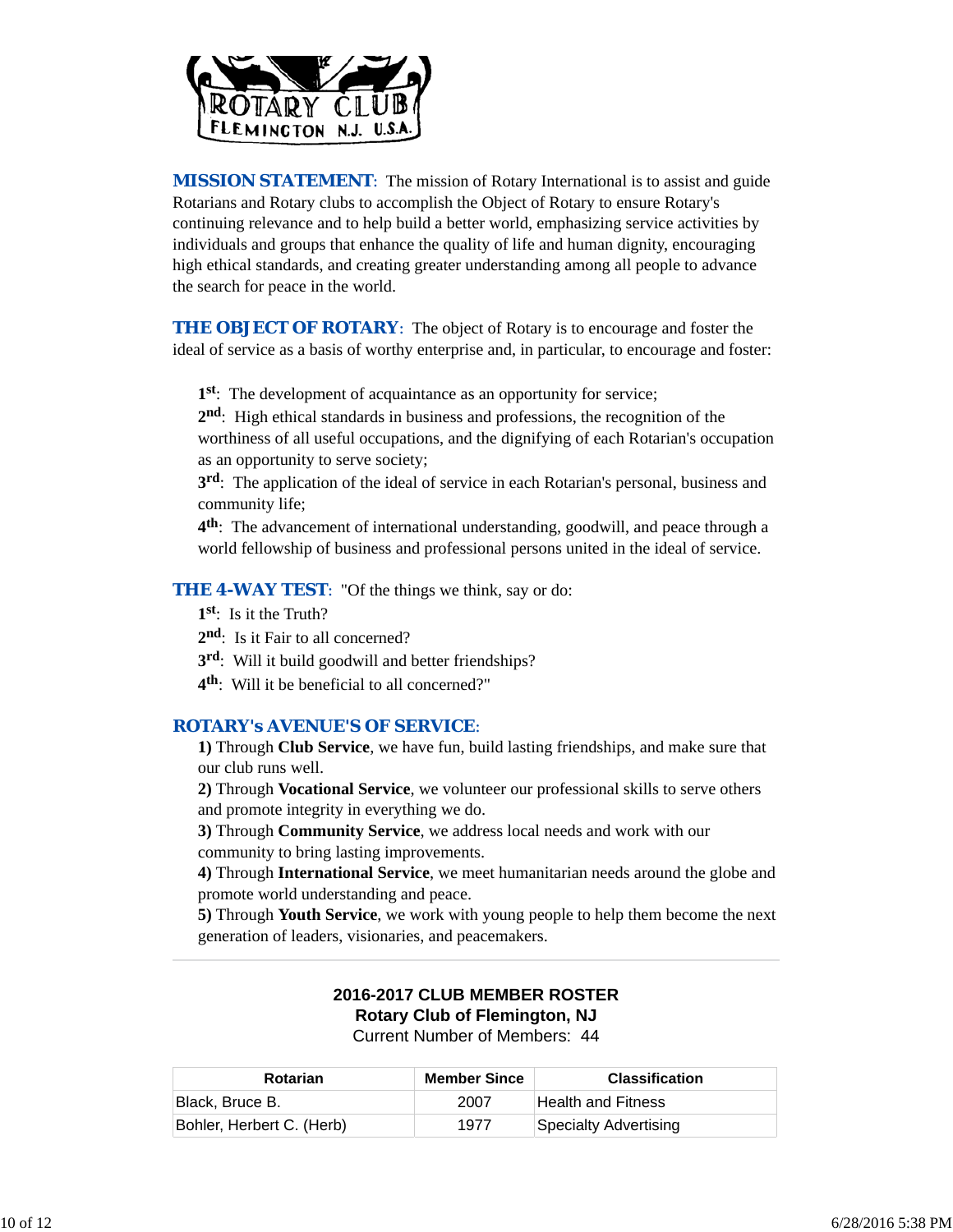| <b>Boynton, Adam</b>              | 2016 | <b>Church / Social Services</b>          |
|-----------------------------------|------|------------------------------------------|
| Campbell, Jennifer                | 2015 | <b>General Practice</b>                  |
| Chittenden, Robert L. (Bob)       | 2003 | M.E.F.P. Consulting Engineering          |
| Clark, Arthur L. (Sandy)          | 1987 | Printing                                 |
| Davidson, James G. (Jim)          | 2002 | <b>Rubber Products</b>                   |
| del Campo, Ann                    | 2016 | <b>Scientist &amp; Farmer</b>            |
| Ferrari, Frederick J. (Fred)      | 1964 | Orthodontia                              |
| Fisher, Charles H. (Charlie)      | 1961 | <b>Funeral Services</b>                  |
| Fisher, Thomas H. (Tom)           | 2012 | <b>Property &amp; Casualty Insurance</b> |
| Harrison, Jeffrey (Jeff)          | 1996 | Psychotherapy                            |
| <b>Goldsmith, Cheryl</b>          | 2016 | <b>Realtor</b>                           |
| <b>Goodwin, Michael S.</b>        | 2016 | <b>Youth Development</b>                 |
| Hyman, Lynn                       | 2010 | <b>Retail Banking</b>                    |
| Kamnitsis, Christopher P. (Chris) | 2001 | <b>Financial Planning</b>                |
| <b>Kritharis, Nikolaos (Nik)</b>  | 2016 | <b>Dentistry</b>                         |
| Liebross, Ira                     | 1997 | <b>Family Medicine</b>                   |
| Loew, Darren                      | 2002 | Orthodontics                             |
| Martin, Teresa (Terry)            | 1993 | Solid Waste/Recycling                    |
| Mazujian, Harry                   | 2004 | Clergy                                   |
| McWilliams, Nancy                 | 1992 | Psychotherapy                            |
| Metz, Kim                         | 2007 | <b>Technical Education</b>               |
| Muller, George D.                 | 1964 | <b>Cut Glass Manufacturing</b>           |
| Nastasi, William (Bill)           | 1996 | <b>General Contracting</b>               |
| Newland, Robert D. (Bob)          | 1998 | Insurance                                |
| Ownes, Terry M.                   | 1987 | <b>Floor Covering</b>                    |
| Phelan, Christopher J. (Chris)    | 2009 | <b>Chamber Of Commerce</b>               |
| Randolph, R. Wayne                | 1982 | <b>Veterinary Medicine</b>               |
| Reinbacher, Otto A.               | 1997 | Clergy                                   |
| Rogow, Stephen S. (Steve)         | 1973 | Orthodontics                             |
| Schaible, R. Michael (Mick)       | 1998 | <b>Appraisal Services</b>                |
| Skowronek, Kenneth J. (Ken)       | 1994 | <b>Family Law</b>                        |
| Sollner, Richard F. (Dick)        | 1962 | Air Transportation                       |
| Steffner, Christina (Chris)       | 2014 | Education                                |
| Stothoff, Richard H. (Dick)       | 1966 | Sanitary Engineering                     |
| Weinstein, Theodore H. (Ted)      | 1994 | <b>Pulmonary Medicine</b>                |
| Widico, Karen A.                  | 1997 | <b>Public Health Services</b>            |
| Williams, Gwen                    | 1991 | Purchasing/Manufacturing                 |
| Wise, Robert (Bob)                | 1992 | <b>Hospital Administration</b>           |
| Woske, Harry                      | 1977 | Cardiology                               |
| Wright, Daniel J. (D.J.)          | 2003 | <b>Funeral Services</b>                  |
| Ziegler, Joseph E. (Joe)          | 1988 | <b>Investment Advisor</b>                |
| Zullo, John J. (Johnnie)          | 1987 | <b>Chemical Engineering</b>              |